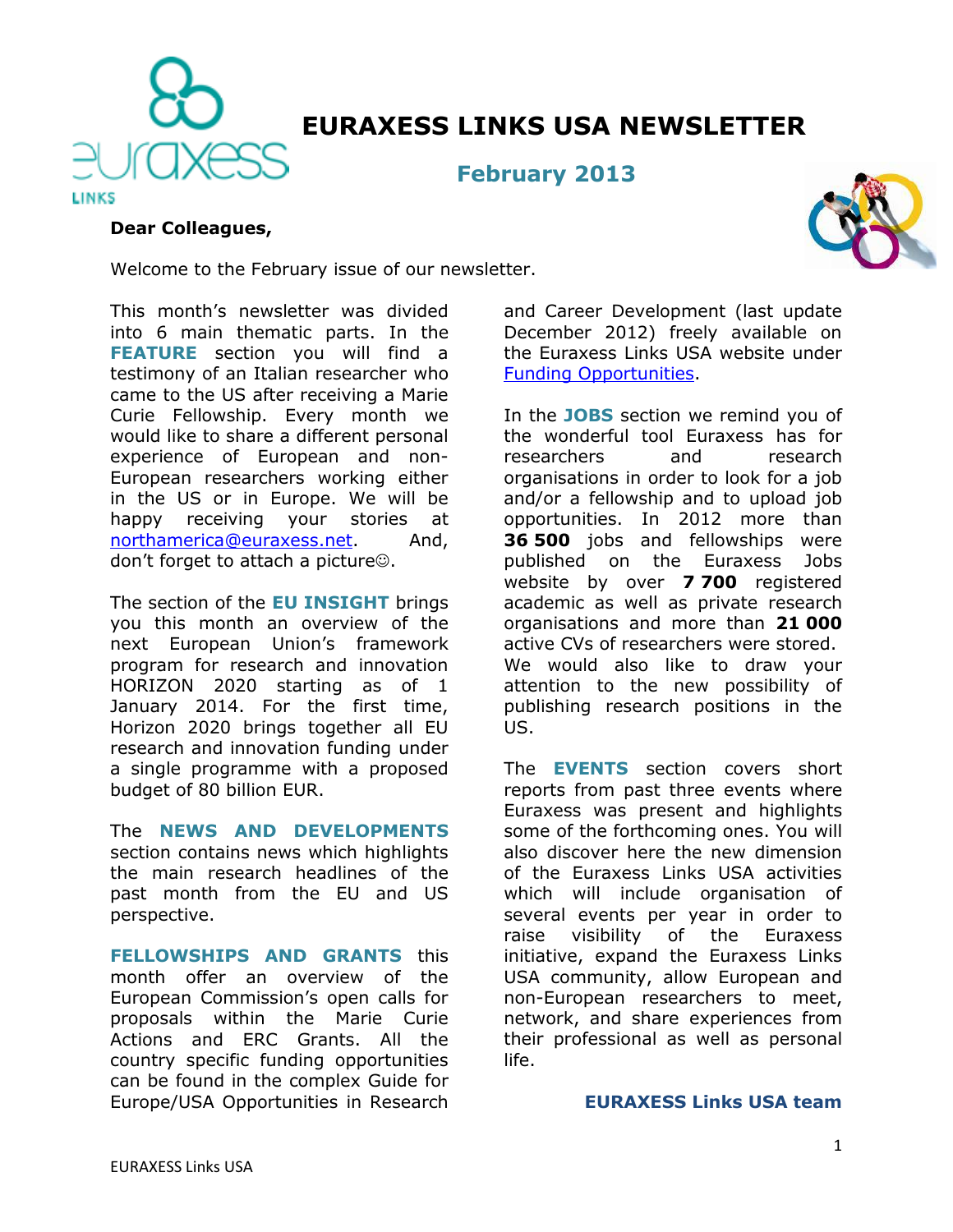# **Content**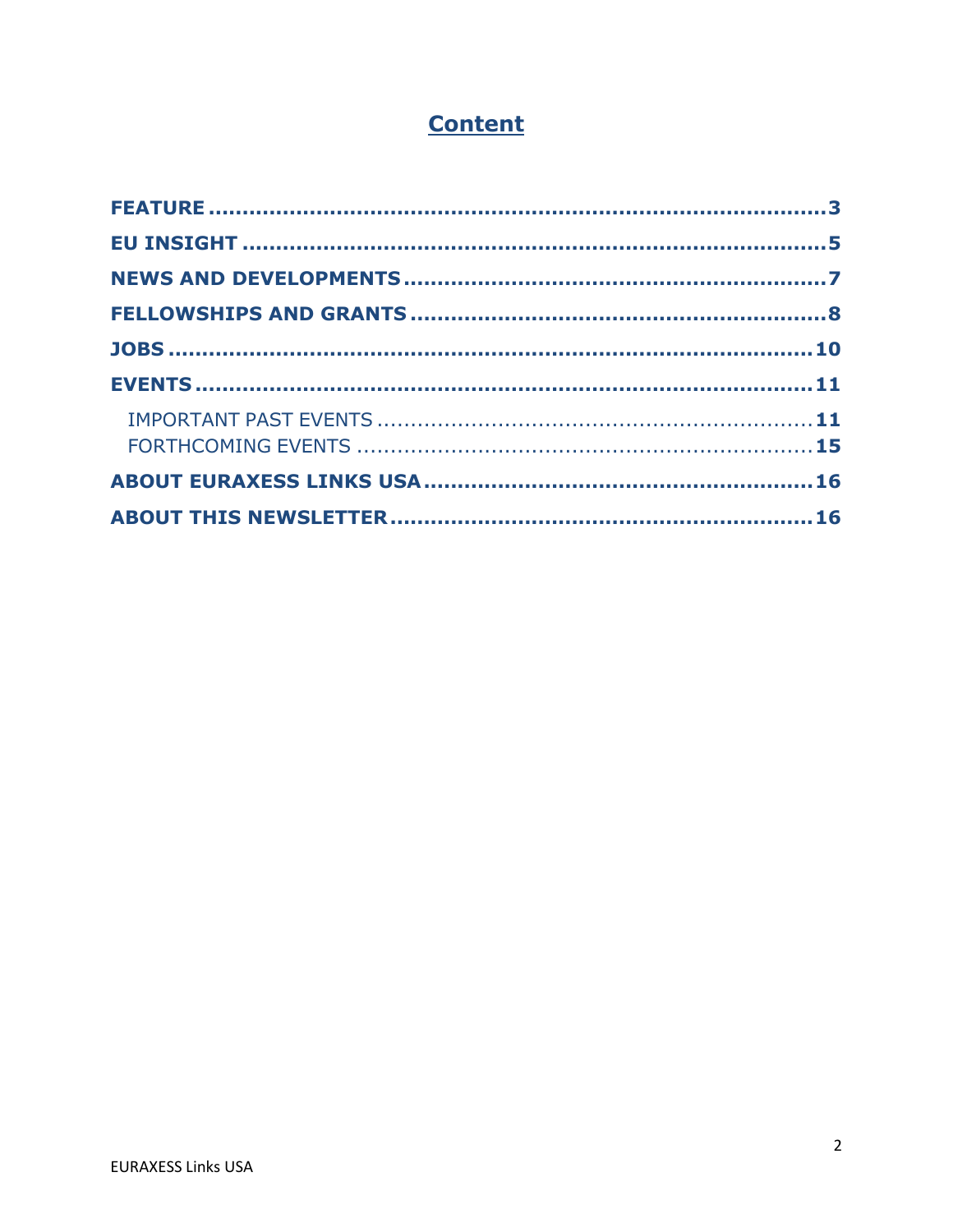# <span id="page-2-0"></span>**FEATURE**

EURAXESS Links USA asked a Marie Curie Fellow currently based in the USA for a short insight about his fellowship and how he managed to combine work and family life in a different country. Marco Masia, Italian by origin, obtained a so called International [Outgoing Fellowship](http://ec.europa.eu/research/mariecurieactions/about-mca/actions/iof/index_en.htm) which will allow him to gain experience in his field in the US for two years and take back the knowledge gained and expand it in Europe for another one year also covered by the fellowship. This is a wonderful example of the "brain circulation" and sharing knowledge between the two continents. And as Marco said: *"The Marie Curie Fellowships are a great opportunity for work and life experience."*

[Marie Curie Fellowships](http://ec.europa.eu/research/mariecurieactions/) (MCF) are European research grants available to researchers regardless of their nationality and field of research. In addition to generous fellowships, researchers have the possibility to gain experience abroad and in the private sector, and to complete their training with competences or disciplines useful for their careers.

"My name is Marco Masia and I am a Marie Curie Fellow at Boston University. Marie Curie actions, part of the European framework program, aim at boosting the career development of young researchers through a bottom-up approach; it is a long-time investment on knowledge, that would eventually enrich the European Research Area and its economic growth.

In my case, the fellowship covers salary and research costs for three years, two years in the US and one back in Europe. The scheme IOF (International Outgoing Fellowship) provides a unique opportunity for those researchers willing to acquire new knowledge and skills; in fact, not only does it give the chance to work with world leading groups in any field of research, but it also allows us to connect with the non-European scientific community.

My research field is Theoretical Chemistry: using theoretical and computational methods I am interested in understanding the minute atomistic details of chemical systems. In particular, for my Marie Curie project, I am studying energy transfer in natural light harvesting complexes that are known to be highly efficient in energy conversion. The aim of my research is to look into the main features of the energy conversion for targeted design of the next generation polymer solar cells.

This experience is challenging both for the research and personal aspects. For example, moving to the US meant a big change for my family. My wife had to quit her job and move to the US with our two children. It took a couple of months before my children accepted the changes to our lifestyle, the language, friends, etc. I would say that, after having spent almost eight months in the US, we are finally settled in and most of our problems with moving the whole family have been solved. We are enjoying Brookline, a small city in the Boston greater area that is ideal for young parents and their children.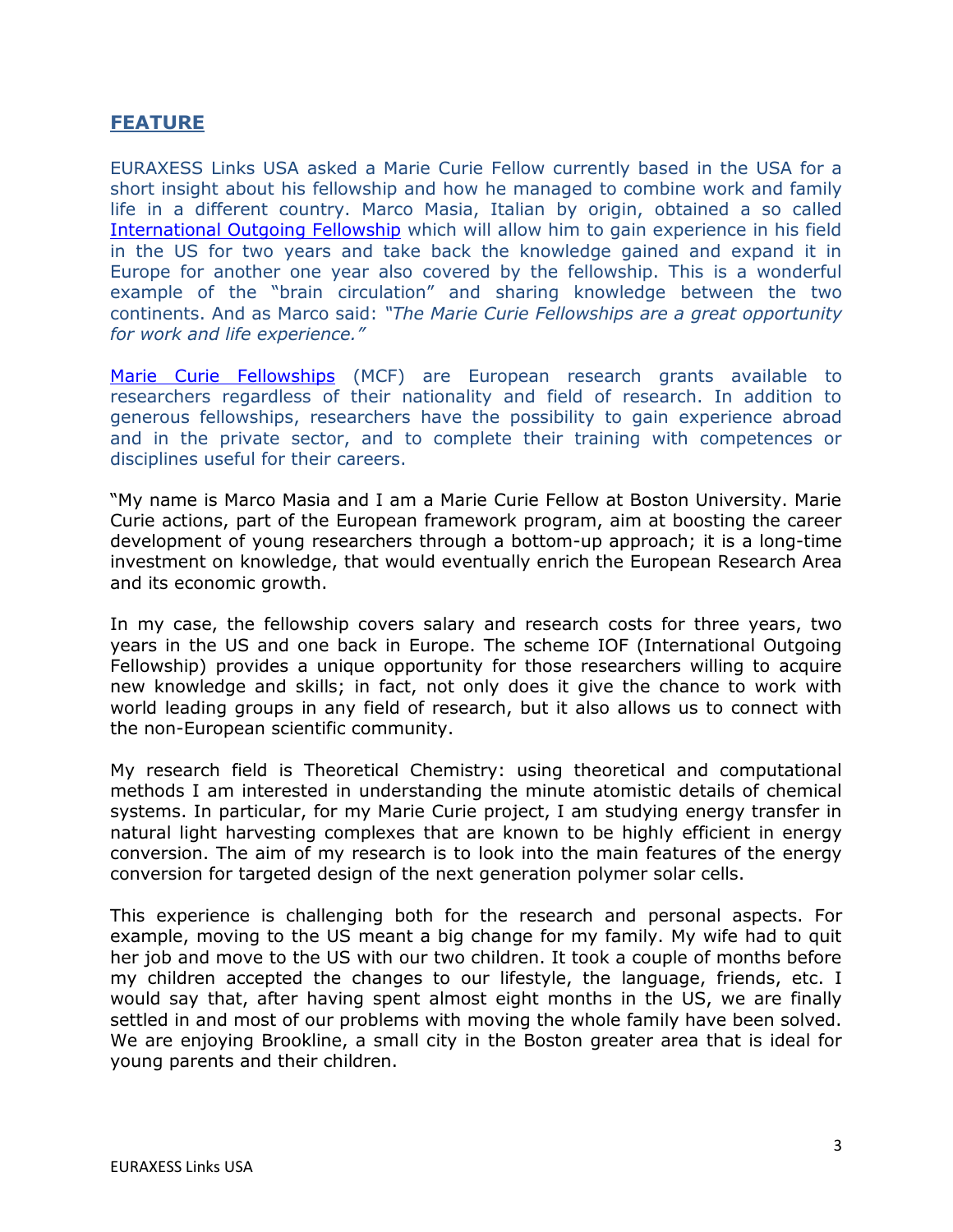

One thing I like about this experience is that I get to learn about the local culture. In particular I enjoy the Euro-American hybrid culture of Boston. I also appreciate how US people have an optimistic approach to life. This is reflected in their common language. Things that are "nice" or "ok" in Europe, are "awesome", "great" or "terrific" here. I think that this attitude to life is the key to

Marco and his family, Photo: Marco Masia

facing difficult challenges in economy, scientific research and technology. This is why they are much more daring in these fields compared to Europeans. Another thing I like about here is the quasi-absence of bureaucracy. Although they always complain about it, it is evident that their administrative apparatus is 1500 years behind European's. They don't realize how lucky they are!

Of course not everything in the US is better than in Europe; for example, they lag behind us in all aspects related to social welfare. They have highs and lows in education, health, and culture. In fact President Obama recently pointed out, in his State of the Union address that these issues are becoming a burden for the State as they enhance differences in wealth and reach between social classes. This is not acceptable for a civil, rich country. Luckily New England is an exception in this and resembles Europe. I think I will really enjoy living and working here for the next year."

Marco showed that the MCF is very important not only for the personal career and development of the researcher but he will also add value to the European research landscape because - through creating his network - he will forge strong links with the US research community and after returning to Europe act as a bridge between the European and US research communities.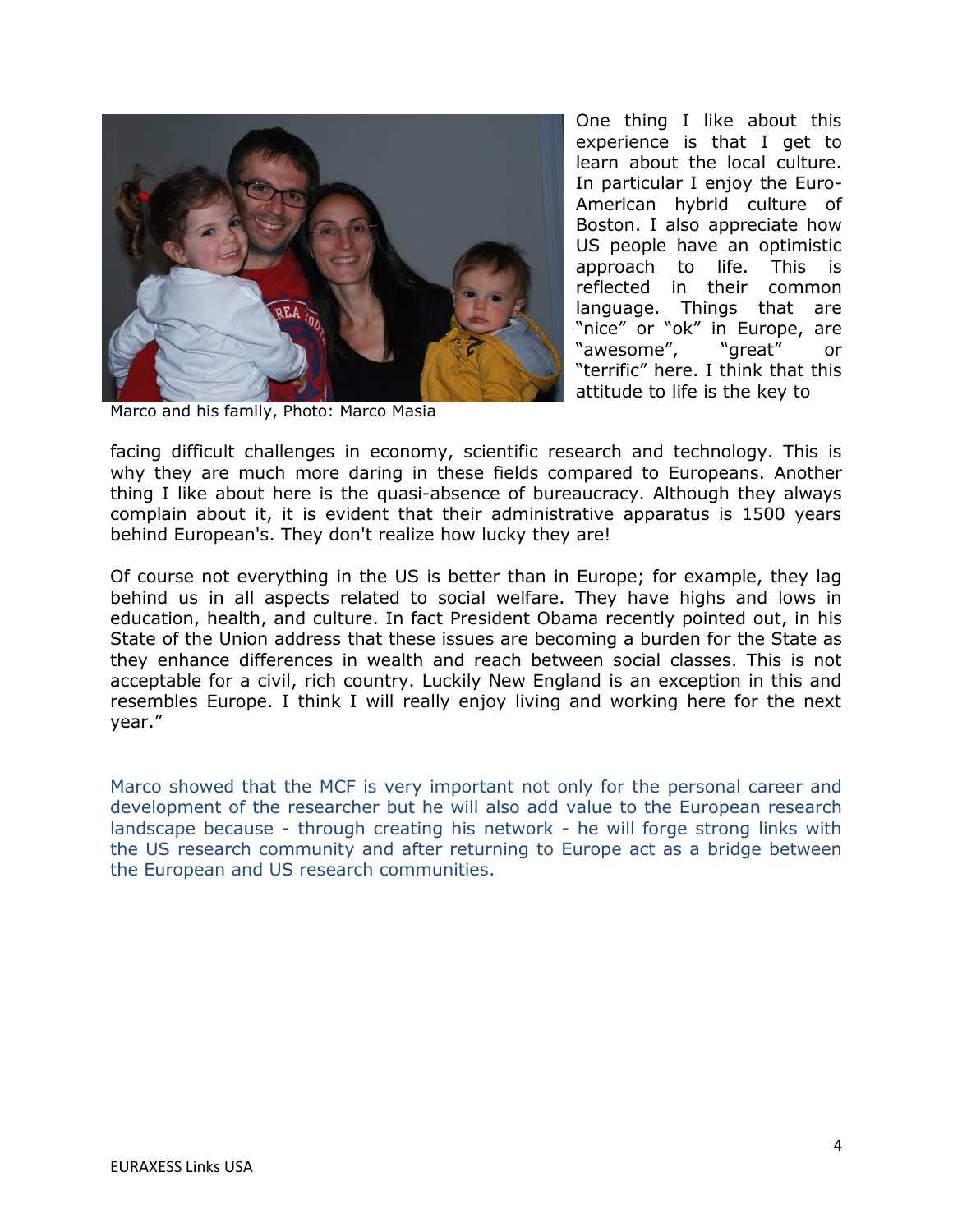# <span id="page-4-0"></span>**EU INSIGHT**

## **Horizon 2020 (H2020) The Framework Programme for Research and Innovation (2014-2020)**

#### **What is Horizon 2020?**

Horizon 2020 (H2020) is a key pillar of **Innovation Union**, a Europe 2020 flagship initiative aimed at enhancing Europe's global competitiveness with a proposed budget of roughly €80 bn (the European Commission's H2020 proposal can be found here: Horizon 2020 - [Proposal Nov. 2011\)](http://ec.europa.eu/research/horizon2020/pdf/proposals/com%282011%29_808_final.pdf). The European Union is a global leader in many technologies, but it faces increasing competition from traditional powers and emerging economies alike.

For the first time, Horizon 2020 brings together all EU research and innovation funding under a single programme. It focuses more than ever on turning scientific breakthroughs into innovative products and services that provide business opportunities and change people's lives for the better. At the same time it drastically cuts red tape, with simplification of rules and procedures to attract more top researchers and a broader range of innovative businesses. The EU Framework Programme for Research and Innovation is the world's largest funding programme for research projects.

#### **Difference between FP7 and H2020**

The main differences between EU's Seventh Framework Programme for Research (FP7, 2007-2013) and Horizon 2020 consist in:

- o bringing together all existing Union research and innovation funding, including the Framework Programme for Research, the innovation related activities of the Competitiveness and Innovation Framework Programme (CIP) and the European Institute of Innovation and Technology (EIT);
- o focusing on multidisciplinary societal challenges which the European citizens face;
- o simplifying the participation of all companies, universities, and other institutes in all EU countries and beyond.

### **The three key objectives**

Horizon 2020 will focus funds on three key objectives. It will support the EU's position as a world leader in science with a dedicated budget of €24.6 billion. Further, it will help secure industrial leadership in innovation with a budget of  $\epsilon$ 17.9 billion. This includes a major investment of  $\epsilon$ 13.7 billion in key technologies, as well as greater access to capital and support for SMEs. Finally,  $\epsilon$ 31.7 billion will go towards addressing major concerns shared by all Europeans, across six key themes:

- o Health, demographic change and well-being;
- $\circ$  Food security, sustainable agriculture, marine and maritime research and the bio-economy;
- o Secure, clean and efficient energy;
- o Smart, green and integrated transport;
- o Climate action, resource efficiency and raw materials; and
- o Inclusive, innovative and secure societies.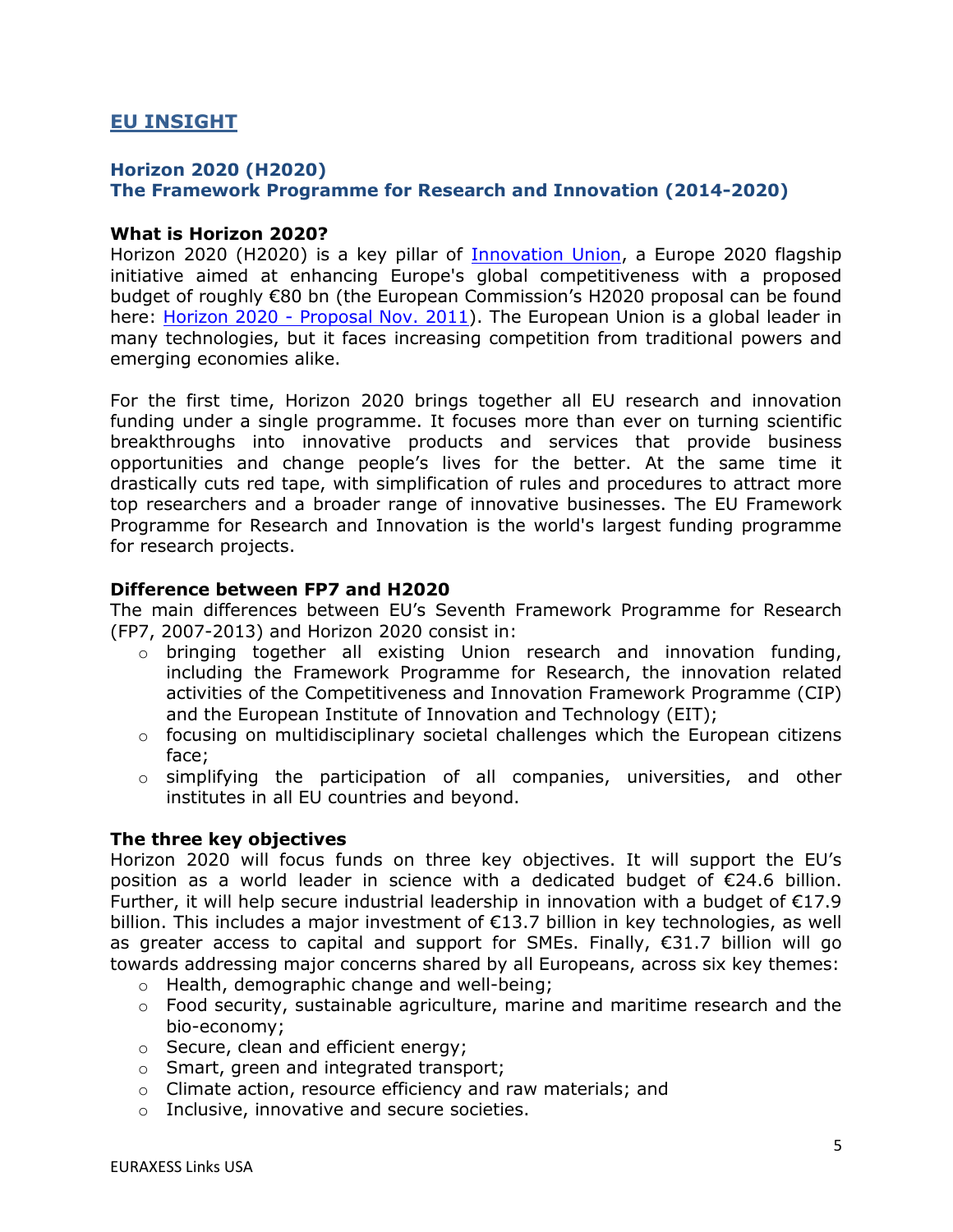## **Funding for mobility, the ERC and international cooperation**

Under the Commission proposal,  $€5.75$  billion (+21%) will be allocated to the Marie Curie Actions, which has supported the training, mobility and skills development of more than 50 000 researchers since its launch in 1996.

Funding for the European Research Council (ERC) will increase by 77% to  $\epsilon$ 13.2 billion. The ERC supports the most talented and creative scientists to carry out frontier research of the highest quality in Europe, in a programme that is internationally recognised and respected.

International cooperation will also be further promoted in Horizon 2020, in order to strengthen the EU's excellence and attractiveness in research, to tackle global challenges jointly and to support EU external policies (see [Fact sheet: International](http://ec.europa.eu/research/horizon2020/index_en.cfm?pg=h2020-documents)  [Participation in Horizon 2020;](http://ec.europa.eu/research/horizon2020/index_en.cfm?pg=h2020-documents) a more detailed budget breakdown can be found here: Horizon 2020 - [Budget Breakdown\)](http://ec.europa.eu/research/horizon2020/pdf/press/horizon_2020_budget_constant_2011.pdf).

### **What's next?**

During the coming months – by the end of 2013 at the latest – legislative acts will be adopted by the European Parliament (EP) and Council on Horizon 2020. The Specific Programme is to be accepted by the Council following an official hearing with the EP (consultation procedures).

On January 1, 2014 the framework programme will start and the first calls will be launched (for a more detailed time line and the legislative procedure see: [European](http://ec.europa.eu/research/horizon2020/index_en.cfm?pg=h2020-timeline)  Commission - [A time line for Horizon 2020\)](http://ec.europa.eu/research/horizon2020/index_en.cfm?pg=h2020-timeline).

<span id="page-5-0"></span>Sources and further information: [European Union](http://europa.eu/rapid/press-release_IP-11-1475_en.htm) European Commission - [Horizon 2020 Homepage](http://ec.europa.eu/research/horizon2020/index_en.cfm?pg=home) **[Euresearch](http://www.euresearch.ch/index.php?id=1356)** [German Federal Ministry of Education and Research](http://www.bmbf.de/en/959.php)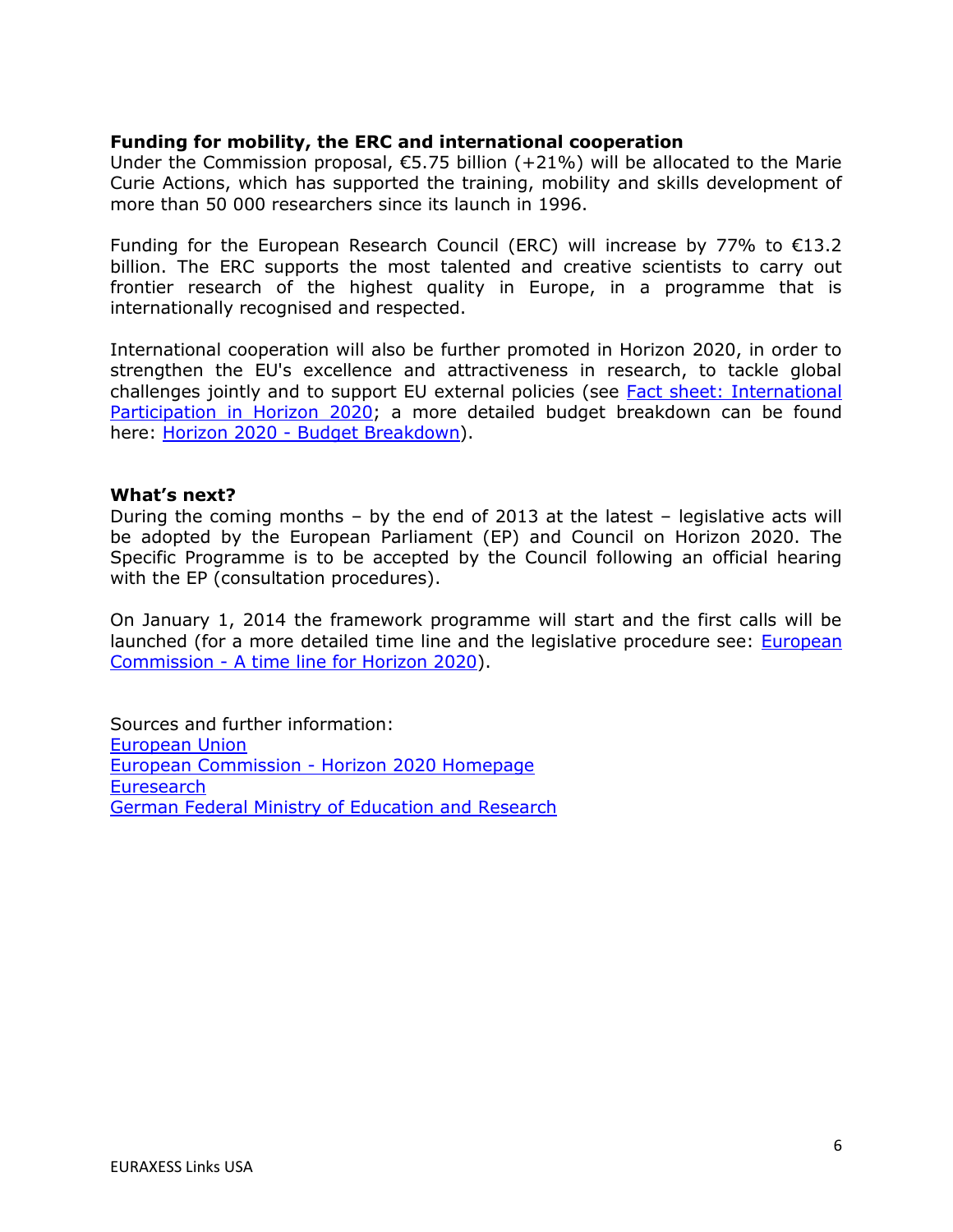# **NEWS AND DEVELOPMENTS**

**"EU Science: Global Challenges, Global Collaboration" (ES:GC2)** is a five-day conference taking place in the European Parliament, starting on March  $4<sup>th</sup>$ , 2013, in Brussels.

The conference will bring together science policymakers, scientists and industry representatives from 100 different countries and will place EU research at the centre of the international response to global challenges. It will be convened by ISC - Intelligence in Science, in association with the **Irish Council Presidency** and in conjunction with Mr Sean Kelly MEP and other Members of the European Parliament.

The centrepiece of the Conference is the [50 Year Roadmap for the Future of](http://www.globalsciencecollaboration.org/global-challenges/health) [Medicine.](http://www.globalsciencecollaboration.org/global-challenges/health) To achieve long-term sustainability of health care systems substantial new concepts are required which have to be based on sound science. In order to ensure that these concepts will be available in time an interdisciplinary and international collaborative scientific effort is required.

For more information please visit their [website](http://www.globalsciencecollaboration.org/home).

#### **European nano-warriors tackle a big killer ... cancer**

European researchers are waging war on cancer, a major medical and societal challenge today. Thanks to progress in nanotechnology and strong leadership by Trinity College Dublin, teams from diverse scientific fields are developing sensitive portable devices to diagnose cancer much earlier and to better monitor treatment when and where it is needed.

#### [More information](http://ec.europa.eu/research/infocentre/article_en.cfm?id=/research/headlines/news/article_13_03_04_en.html&item=Infocentre&artid=29316)

### **Researchers help develop next-generation bio-plastic materials**

The Dutch company Avantium is leading the way in replacing plastic PET bottles and other oil-based products, with 'green' versions made from sugar derivatives – starch, protein and cellulose. Success in making the technology break-through has been partly achieved by the technological expertise brought to the company through the European Commission's Marie Curie Actions (MCAs) mobility support scheme.

[More information](http://ec.europa.eu/research/infocentre/article_en.cfm?id=/research/star/index_en.cfm?p=ss-sugar&calledby=infocentre&item=Infocentre&artid=29318)

### **Great interest from ERC grantees in hosting early-career top US talent**

The recent initiative between the US **National Science Foundation** (NSF) and European Research Council (ERC) has been taken a step further since last summer.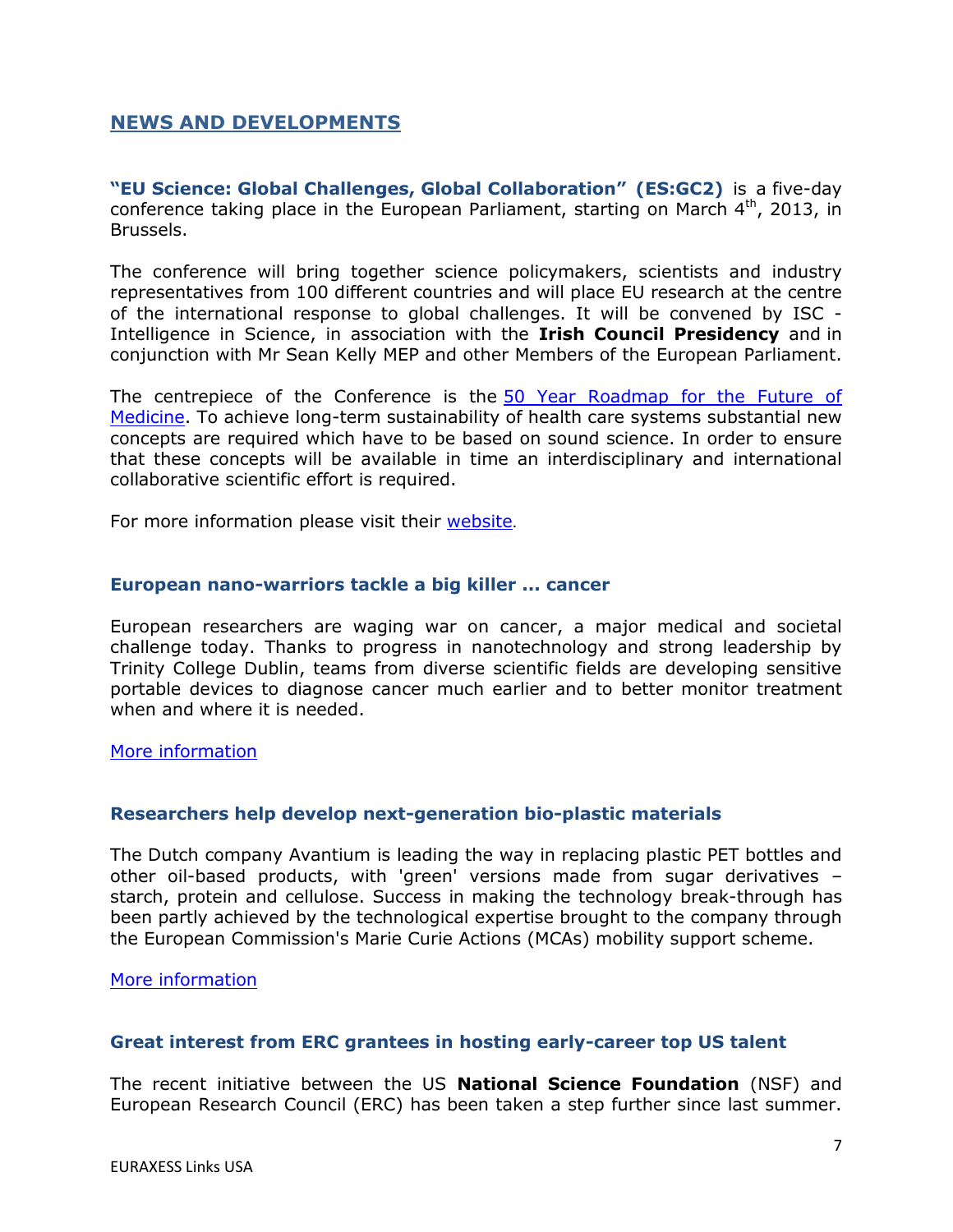The agreement, which provides opportunities for early-career NSF researchers to join ERC-funded teams in Europe, seems to resonate with ERC grantees; just over 760 already showed great interest in hosting talent from the US.

#### [More information](http://erc.europa.eu/sites/default/files/press_release/files/highlight_NSF-ERC_initiative_2013.pdf)

## **Marie Curie 2012 Prize Winner Strikes Again**

Marie Curie "Promising Research Talent" Prize Winner 2012, **Gkikas Magiorkinis**, recently published an article in the high profile publication PLoS Computational Biology, describing how the Hepatitis C Virus spreads in a population. This ground breaking research was also reported on by the BBC. Knowing the main source of the virus transmission can help diagnosing the disease at an early stage, and increase the efficiency of the therapies.

[More information](http://ec.europa.eu/research/mariecurieactions/news-events/news/2013/prize_winner_strikes_against_en.htm)

# <span id="page-7-0"></span>**FELLOWSHIPS AND GRANTS**

# **European University Institute: Fernand Braudel Senior Fellowships**

Fernand Braudel Senior Fellowships provide a framework for established academics with an international reputation to pursue their research at the EUI. Fellowships last for up to ten months in one of the EUI's four Departments which in turn invite fellows to participate in departmental activities (seminars, workshops, colloquia, etc.).

There are two annual deadlines for applications - 30 March and/or 30 September.

Further details available [here.](http://www.eui.eu/ServicesAndAdmin/AcademicService/Fellowships/FernandBraudelSeniorFellowships/Index.aspx)

# **Calls for Proposals from the European Commission's Directorate-General for Research: Overview**

The following call for proposals is currently open under the [People](http://ec.europa.eu/research/participants/portal/appmanager/participants/portal?_nfpb=true&_windowLabel=portletInstance_60&portletInstance_60_actionOverride=%2Fportlets%2Fcall%2Ffp7CallMenu%2Fgo2People&_pageLabel=call_FP7#wlp_portletInstance_60) program:

| <b>Call for Proposals</b>       |       |        | Launched        | <b>Deadline</b>   |
|---------------------------------|-------|--------|-----------------|-------------------|
| <b>Marie</b>                    | Curie | Career | 18 October 2012 | 18 September 2013 |
| <b>Integration Grants (CIG)</b> |       |        |                 |                   |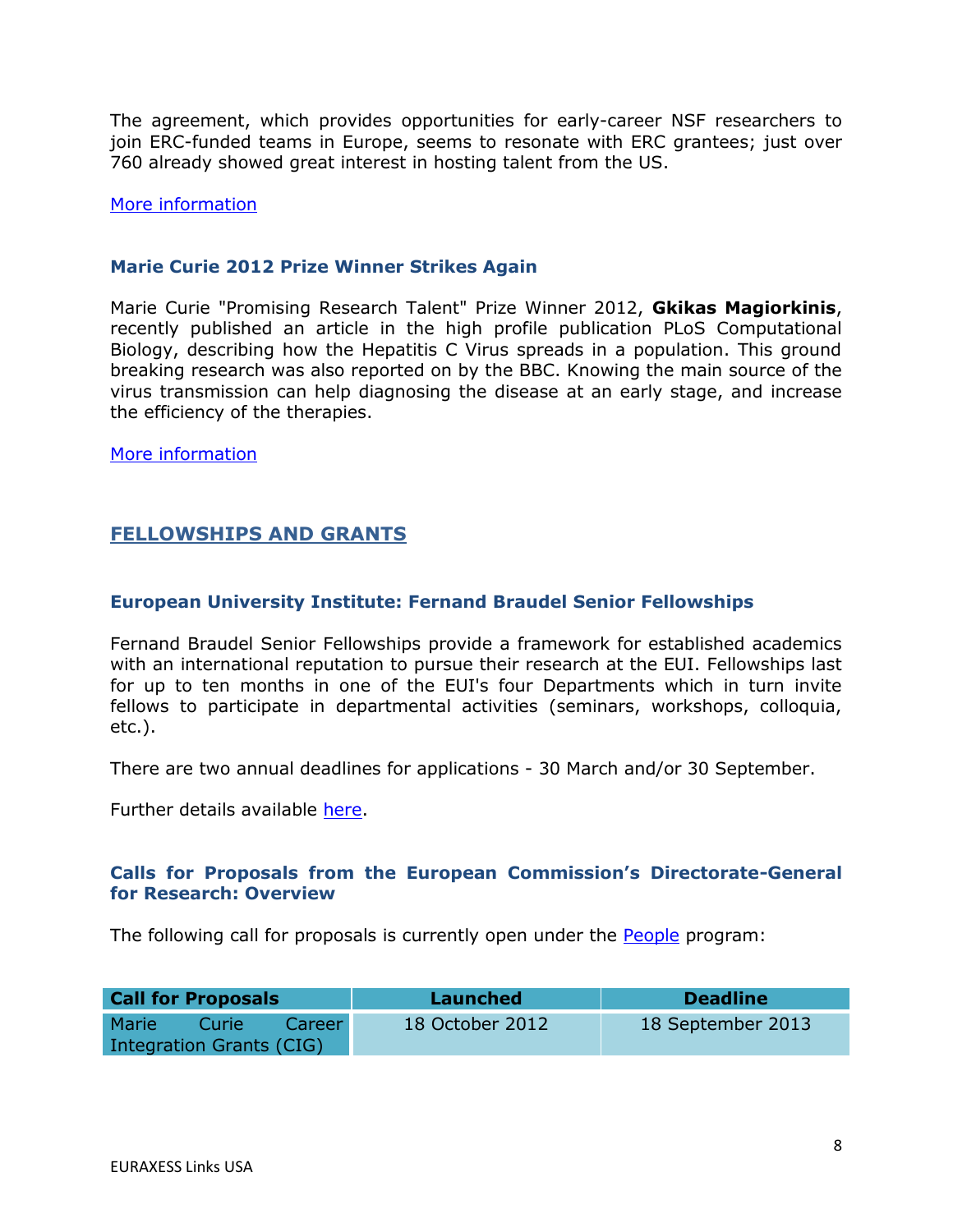The following call is currently open under the [Ideas](http://ec.europa.eu/research/participants/portal/appmanager/participants/portal?_nfpb=true&_windowLabel=portletInstance_60&portletInstance_60_actionOverride=%2Fportlets%2Fcall%2Ffp7CallMenu%2Fgo2Ideas&_pageLabel=call_FP7#wlp_portletInstance_60) program:

| <b>Call for Proposals</b>     | Launched        | <b>Deadline</b> |
|-------------------------------|-----------------|-----------------|
| Calls for proposals for ERC   | 10 January 2013 | 3 October 2013  |
| <b>Proof of Concept Grant</b> |                 |                 |

For further information, please stay tuned on the **ERC** homepage and on the [Research Participant Portal.](http://ec.europa.eu/research/participants/portal/page/home)

Information about calls under the **[Cooperation](http://cordis.europa.eu/fp7/cooperation/home_en.html)** program can be found [here.](http://ec.europa.eu/research/participants/portal/page/calls)

Participants from the United States are eligible to join research proposals under the Cooperation scheme. These programs require at least three partners in three different EU or associated countries plus a partner in the United States. With the exception of Health proposals, there is no funding from the European Union for U.S.-based partners unless the participation of the U.S. partner is deemed necessary for the success of the program. Cooperation schemes in the area of Health provide for full funding of the U.S.-based partners.

Information about calls under the **[Capacities](http://cordis.europa.eu/fp7/capacities/home_en.html)** program can be found [here.](http://ec.europa.eu/research/participants/portal/page/calls)

To access a full list of currently open calls for proposals launched by the European Commission and for full details of the calls, go to the their [webpage.](http://ec.europa.eu/research/participants/portal/page/calls)

**Calls for Tenders Related to the Directorate-General for Research** can be found on the following [website.](http://ec.europa.eu/research/dgs/tenders/open_en.cfm)

### **European and Other Funding and Grants**

Please visit [EURAXESS Jobs.](http://ec.europa.eu/euraxess/index.cfm/jobs/index)

### **Guide to Europe/U.S. Opportunities in Research and Career Development**

All the other country specific funding opportunities can be found in our comprehensive [Guide for Europe/](http://ec.europa.eu/euraxess/links/usa/funding_opportunities_en.htm)USA Opportunities in Research and Career Development with all the necessary links to the individual websites.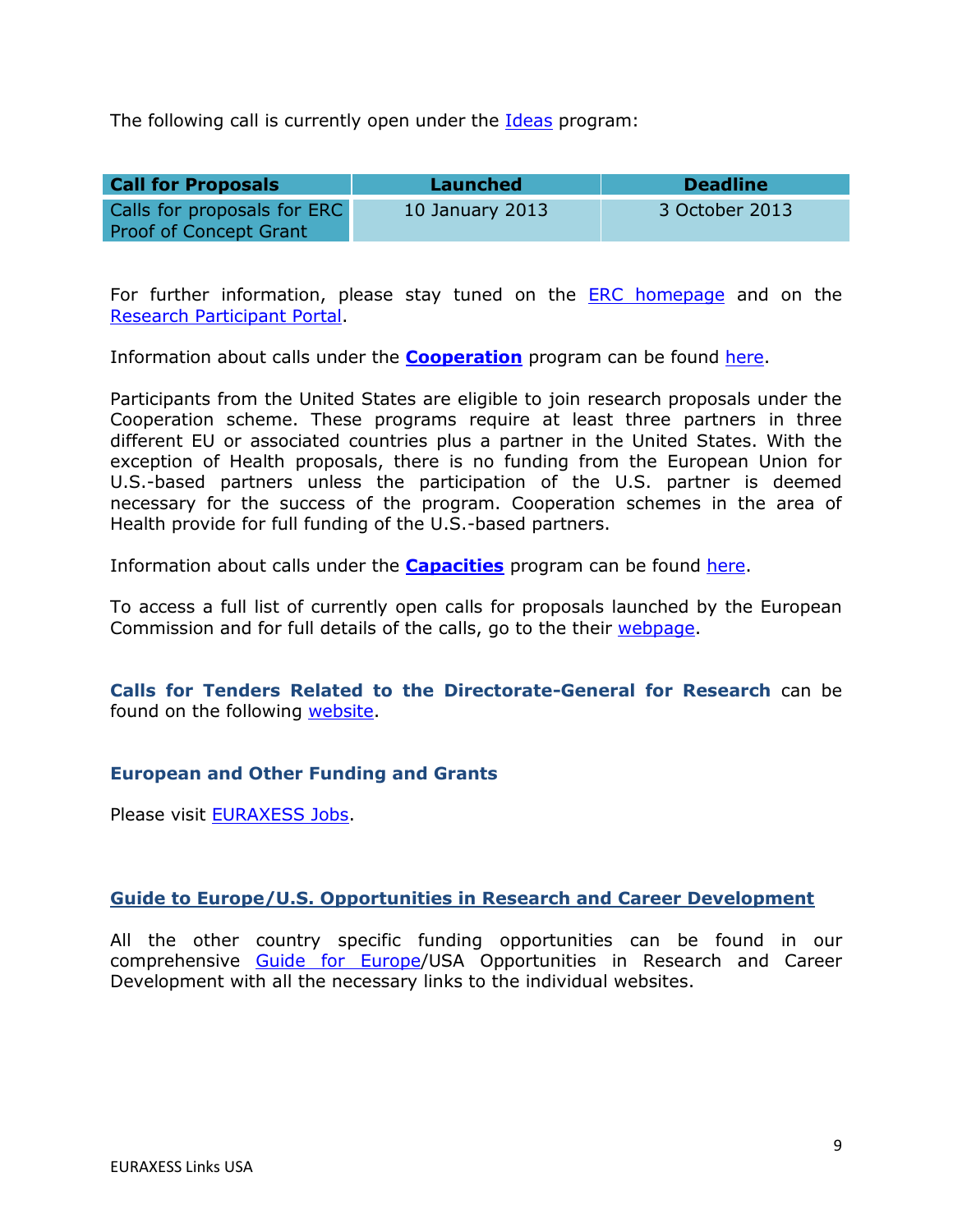# <span id="page-9-0"></span>**JOBS**

# **EURAXESS Portal**

[The EURAXESS portal](http://ec.europa.eu/euraxess/index.cfm/general/index) provides links to information helpful with researchers' international mobility.

For research careers and information on career and grant opportunities in science and technology in European countries, visit the **EURAXESS Jobs** website. You will find over 6000 open positions in different research fields available each day.

For access to a network of Service Centers providing free of charge assistance to researchers across Europe and Associated Countries, visit [EURAXESS Services.](http://ec.europa.eu/euraxess/index.cfm/services/index) Services include information on entry conditions for non-European citizens, accommodation, taxes, social security, schools for children, etc.

For information about researchers' and employers' rights and obligations, visit [EURAXESS Rights.](http://ec.europa.eu/euraxess/index.cfm/rights/index) You will find out which research organisations signed the Charter and the Code and also more about the social security and pension regulations at the EU and member states' level.

For information about networks of European Researchers in the USA, India, China, Japan and ASEAN, visit [EURAXESS Links.](http://ec.europa.eu/euraxess/links/index_en.htm?CFID=11359184&CFTOKEN=f091c6e9d611fc5e-36385075-A3C1-573C-6964EDADAAF522B5&jsessionid=b102931478fb2f85c1d845717b67451a124eTR)

**NEW!!! [Online Jobs and Fellowships](http://ec.europa.eu/euraxess/links/usa/index_en.htm)** on the EURAXESS Links USA website.

As of January 2013 European but also non-European research organisations based in the US can publish research vacancies directly on the website. It is very easy and free of charge. Should you need any assistance, the EURAXESS Links USA team will be happy to help you.

### **Other Research Career Sites**

The Chronicle of Higher Education Careers Service:<http://chronicle.com/jobs/> Find A Postdoc:<http://www.findapostdoc.com/> Find Scholarships in Europe:<http://www.scholarshipportal.eu/> Find PhDs in Europe:<http://www.phdportal.eu/> Career.edu:<http://www.career.edu/index.php> Academic Jobs EU: [http://www.academicjobseu.com](http://www.academicjobseu.com/) Euro Science Jobs:<http://www.eurosciencejobs.com/> The European Job Mobility Portal:<http://ec.europa.eu/eures/home.jsp?lang=en> European Personnel Selection Office (EPSO): [http://europa.eu/epso/index\\_en.htm](http://europa.eu/epso/index_en.htm) European Personnel Selection Office (EPSO), Non-permanent Posts: [http://europa.eu/epso/apply/today/temporary\\_en.htm](http://europa.eu/epso/apply/today/temporary_en.htm) EMBO Excellence in Life Sciences: [EMBO](http://www.embo.org/) EuroBrussels:<http://www.eurobrussels.com/>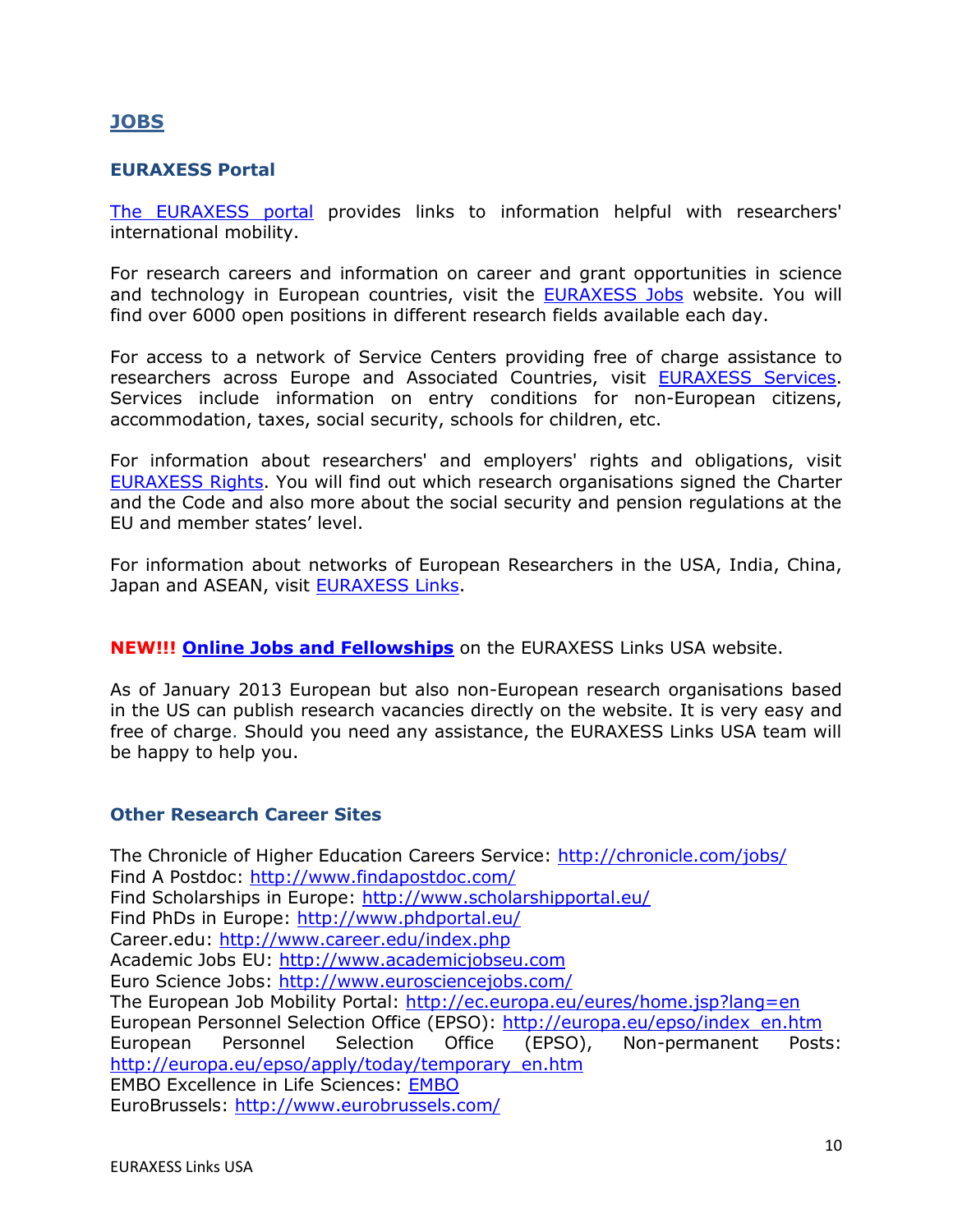Jobs at ITER:<http://www.iter.org/jobs> Nature.jobs:<http://www.nature.com/naturejobs/index.html> Jobs.ac.uk: [www.jobs.ac.uk](http://www.jobs.ac.uk/) Research Jobs in the Netherlands:<http://www.academictransfer.org/> [Research Jobs in Germany](http://www.research-in-germany.de/research-career-in-germany/jobs/29640/academics-com-i-frame.html) Scholarship Database of the German Academic Exchange Service (DAAD) Brainpower Austria:<http://www.brainpower-austria.at/> Talent Scotland: [http://www.talentscotland.com](http://www.talentscotland.com/) Elsevier Jobs:<http://www.recruitment.elsevier.com/register/default.aspx>

# <span id="page-10-0"></span>**EVENTS**

# <span id="page-10-1"></span>**IMPORTANT PAST EVENTS**

### **AAAS Annual Meeting in Boston, MA, 14-18 February, 2013**

One of the world's biggest and prestigious science gathering worldwide, organised annually by the American Association for the Advancement of Science [\(http://www.aaas.org/meetings/\)](http://www.aaas.org/meetings/) was this year entitled **"The Beauty and Benefits of Science"**. Thousands of scientists, engineers, policymakers, educators, and journalists from some 50 nations met in Boston at the 179th AAAS Meeting.



The Commission was represented among others by Robert-Jan Smits, Director General for Research and Innovation of the European Commission, Professor Anne Glover, the first Chief Scientific Adviser to the President of the European Commission and the President of the European Research Council, Professor

Helga Nowotny. AAAS Annual Meeting, European Commission's Stand, Photo: EC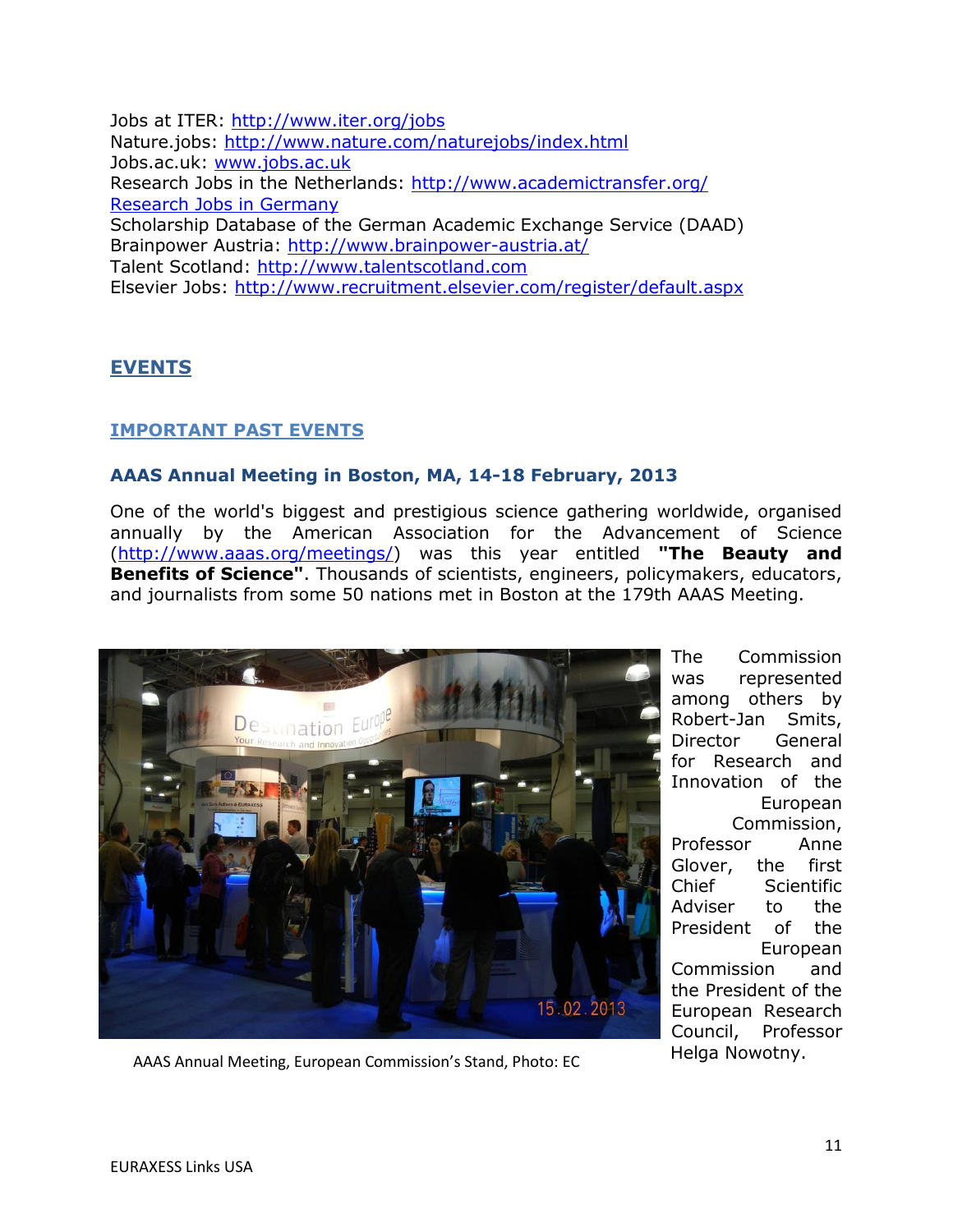The European Commission's key messages were that Europe is open for business, open for innovation, open for research and open for researchers. Europe punches above its weight in research: the Union accounts for just 7% of the world population but is responsible for 24% of world expenditure on research, 32% of high impact publications and 32% of patent applications.

The Commission was involved in a number of symposia in conjunction with EU researchers, high level panel discussions on EU science policy, and career and networking activities [\(EU programme at AAAS\)](http://aaas.confex.com/aaas/2013/webprogram/start.html). Participants were able to get more information on career and funding opportunities in the EU at the Commission's stand in the exhibition hall. The stand was compiled of all the important initiatives launched by the Commission: Marie Curie Actions together with EURAXESS, European Research Council (ERC) and Joint Research Centre (JRC). The Commission's stand held the title "Destination Europe" which attracted many visitors who could not only receive information and material but also attend the flash info sessions on research funding opportunities across the Atlantic.



During the AAAS Annual Meeting a session with the Marie Curie fellows based in the US and ERC grantees based in Europe was held together with the Director General Robert-Jan Smits (in the middle) and Helga Nowotny (next to Robert-Jan Smits).

AAAS Annual Meeting, Photo: EC

The EURAXESS initiative was presented to some 40 researchers at the Career development workshop "Funding opportunities in Europe for creative minds from anywhere in the world" on Saturday, 16 February together with Marie Curie (MC) and the ERC. After the workshop, participants could join the speakers at the lounge and discuss specific requests.

# **"Destination Europe" Conference, Boston, MA, 22 February, 2013**

The "Destination Europe" conference in Boston was already the third one from its launch in January 2012 in the series of events planned in the United States to showcase the vibrant research and innovative culture in Europe and the opportunities available to researchers, from anywhere in the world, interested in working in Europe.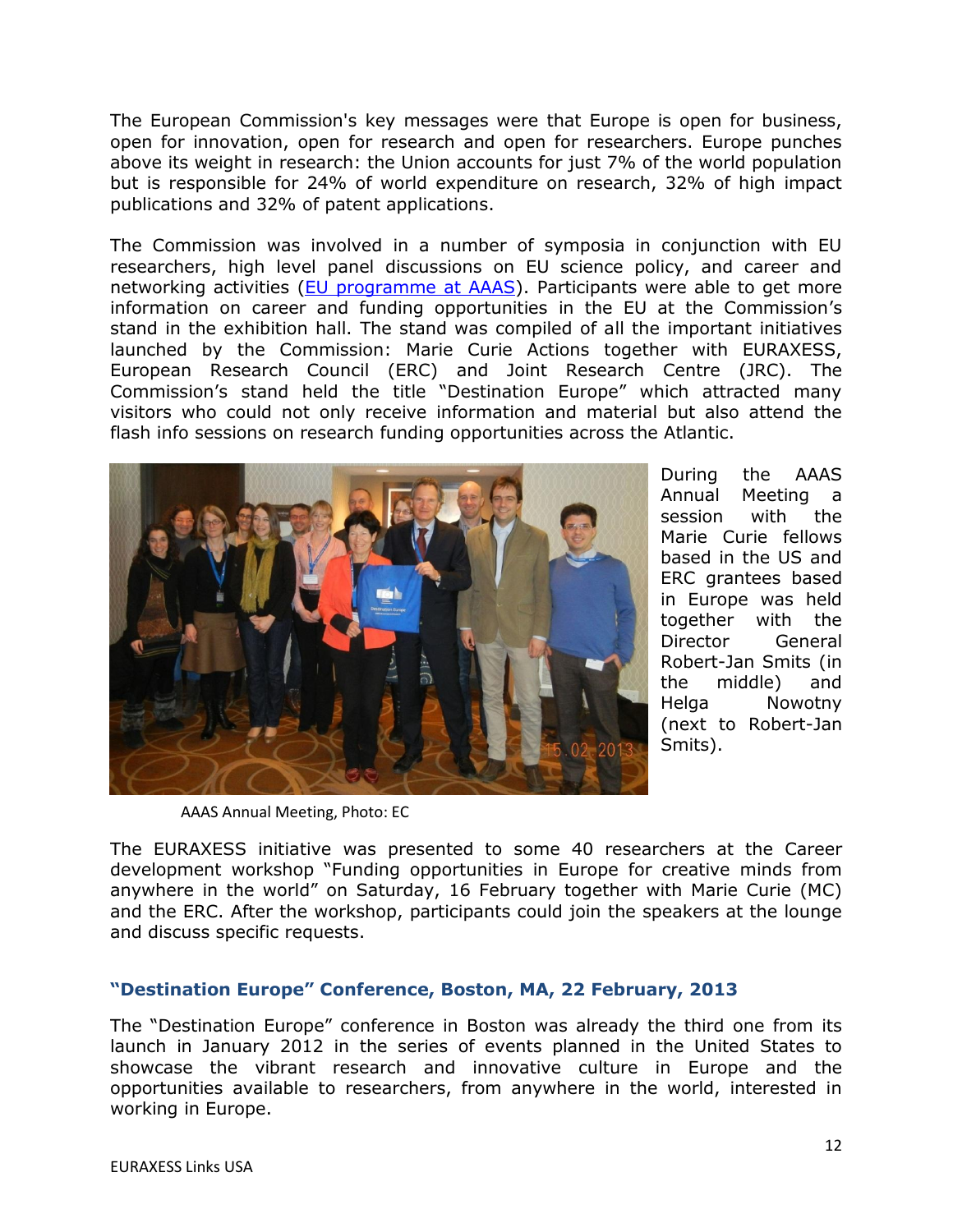

From left to right: Mary Kavanagh (EC), Viktoria Bodnarova (EURAXESS Links USA), Karin Peeters (EU Delegation to the US), Errol Levy (EU Delegation to the US), Photo: VB

"Destination Europe" is a forum for leading European research organisations, funders and industry to present the opportunities they offer to researchers and innovators from anywhere in the world. These events enable you to learn about opportunities, ask questions, network and discuss with people who have chosen to work in Europe.

The Member states' representatives, namely Austria, Germany, France and The Netherlands invited the audience to take a look at all the opportunities offered by their individual countries and take advantage of the Europe's growing need for brilliant minds from all over the world. During the conference, other very important job and/or funding opportunities were introduced: The European Research Council, Marie Curie Actions, opportunities at CERN and EURAXESS – the Researchers in Motion initiative.



The conference at the Hyatt Regency Hotel in Cambridge was attended by about 200 European and non-European scientists and technologists mainly from the **Massachusetts** Institute of Technology, Harvard and Boston

At the Destination Europe Conference, Hyatt Regency Hotel, Cambridge, Photo: VB

Universities but also from the New York and Yale Universities.

More information about "Destination Europe" can be found [here.](http://ec.europa.eu/research/iscp/index.cfm?lg=en&pg=destinationEurope)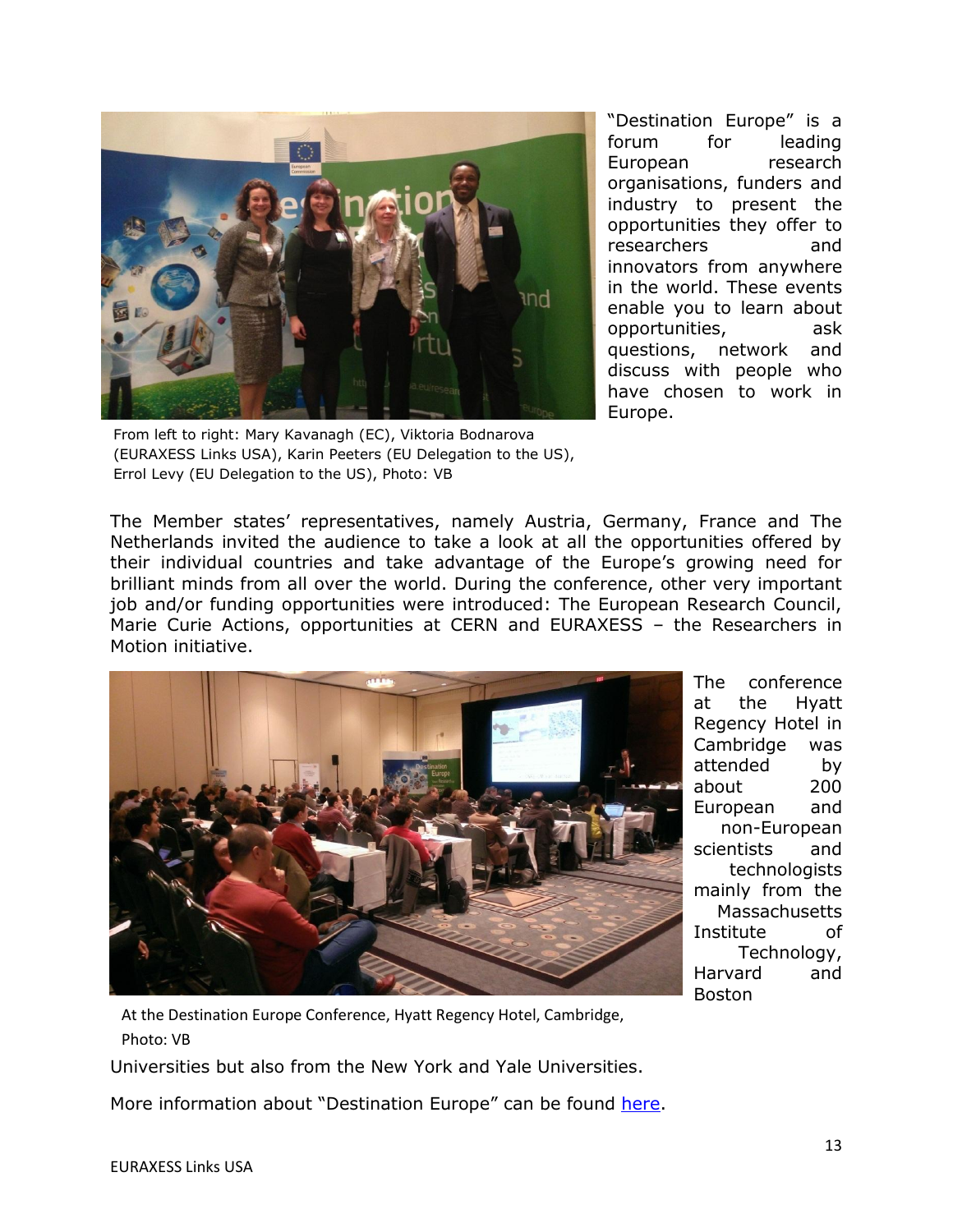# **European Career Fair at MIT, Cambridge, MA, 23 February, 2013**



**"Connecting Continents, Creating Careers"** was the theme of the 17th European Career Fair (ECF) that took place from February 23rd to February 25th, 2013 on the MIT campus in Boston. Organized by the MIT European Club, the ECF fosters transatlantic connections between European employers

ECF at MIT, EURAXESS stand, Photo: VB

and candidates interested in career and research opportunities in Europe. Over the years, the ECF has served as a platform for European employers to recruit top talent from leading academic institutions in the United States and is the largest career event of its kind.

One of the Fair's most exciting features is its proprietary online database, which participating employers can use to pre-select candidates for interviews following the Fair. This database conveniently allows participating employers to view and search submitted resumes, and schedule interviews online. This year's Fair, held on campus of the Massachusetts Institute of Technology, attracted over 100 companies and over 4000 job seekers. Companies such as ABB, Barilla, BASF, McKinsey & Company, Roche, Siemens; and numerous European academic institutions were among the event exhibitors. As always, volunteers from the European Club organized the event extremely professionally, making us enormously appreciative of their fantastic work.

EURAXESS Links USA co-hosted an exhibit stand at the event, in collaboration with the EU Delegation on the 23 February. We also held a 30-minute presentation during the European information session at the Fair, introducing the EURAXESS initiative to about 50 interested participants. At the stand we welcomed several hundreds of PhD candidates, Post-Docs and more experienced researchers from MIT, Harvard and elsewhere from the US seeking information on job and funding opportunities in Europe.

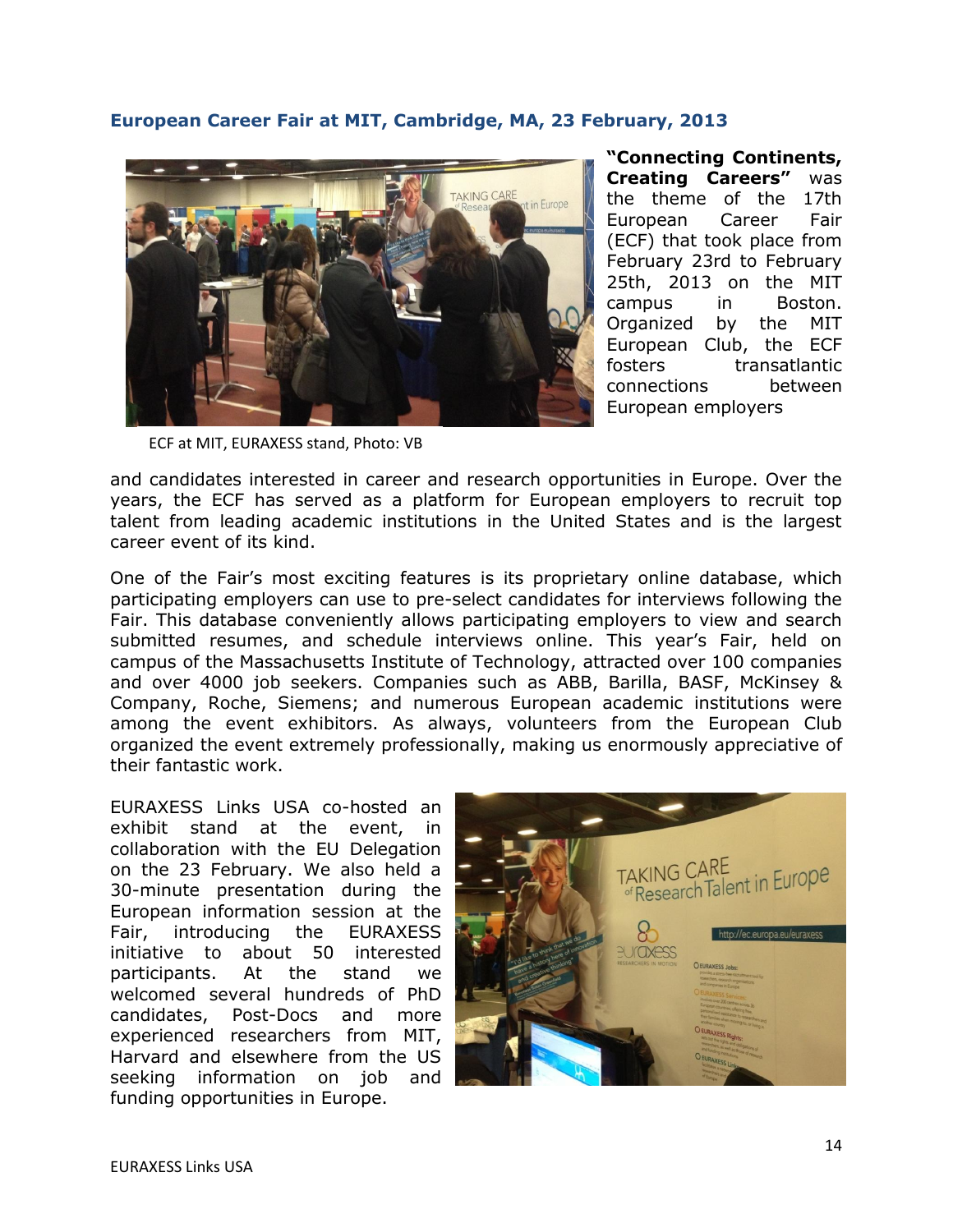The Fair also provided us with excellent opportunities for networking with other organizations based in Europe and in the US. See the Fair website at [https://www.euro-career.com/.](https://www.euro-career.com/)

#### **We welcome all new members who joined the EURAXESS network in Boston!**

# <span id="page-14-0"></span>**FORTHCOMING EVENTS**

| Event                                                   | When        | Where                 | Organized by                                                                     | Link to<br>the event |
|---------------------------------------------------------|-------------|-----------------------|----------------------------------------------------------------------------------|----------------------|
| 2013 MRS<br><b>Spring Meeting</b><br>& Exhibit          | April 1-5   | San Francisco,<br>CA. | Materials Research<br>Society                                                    | Link                 |
| <b>ACS</b><br>245th<br>National Meeting<br>& Exposition | April 7-11  | New Orleans, LA       | Chemical<br>American<br>Society                                                  | Link                 |
| ACS<br>Spring<br>2013 Career Fair                       | April 7-9   | New Orleans, LA       | Chemical<br>American<br>Society                                                  | Link                 |
| <b>AACR</b><br>Annual<br>Meeting 2013                   | April 6-10  | Washington, DC        | American<br>Association<br>of Cancer Research                                    | Link                 |
| "Destination<br>Europe"<br>Conference                   | April 11    | Washington, DC        | European Commission                                                              | Link                 |
| 2013<br>Annual<br>Meeting                               | April 11-13 | New Orleans, LA       | Population Association<br>of America                                             | Link                 |
| Public<br>Affairs<br>Conference<br>2013                 | April 14-16 | Miami Beach, FL       | National Association of<br>Manufacturers                                         | Link                 |
| Experimental<br>Biology meeting                         | April 20-24 | Boston, MA            | Federation of American<br><b>Societies</b><br>for<br><b>Experimental Biology</b> | Link                 |
| <b>BIO</b><br>International<br>Convention               | April 22-25 | Chicago, IL           | (Biotechnology<br><b>BIO</b><br>Industry Organization)                           | Link                 |

EURAXESS Links USA will be organizing each year 3 to 4 different events which can fall under the following categories:

**Thematic meetings:** Meetings (usually half-day) bringing together European and non-European researchers and other stakeholders working in the same scientific field to network and discuss different challenges/questions of common interest related to their field of research.

**Horizontal meetings:** Bringing together European and non-European researchers and other stakeholders around one specific and trans-disciplinary issue which is of interest to researchers from different fields (i.e. Intellectual Property).